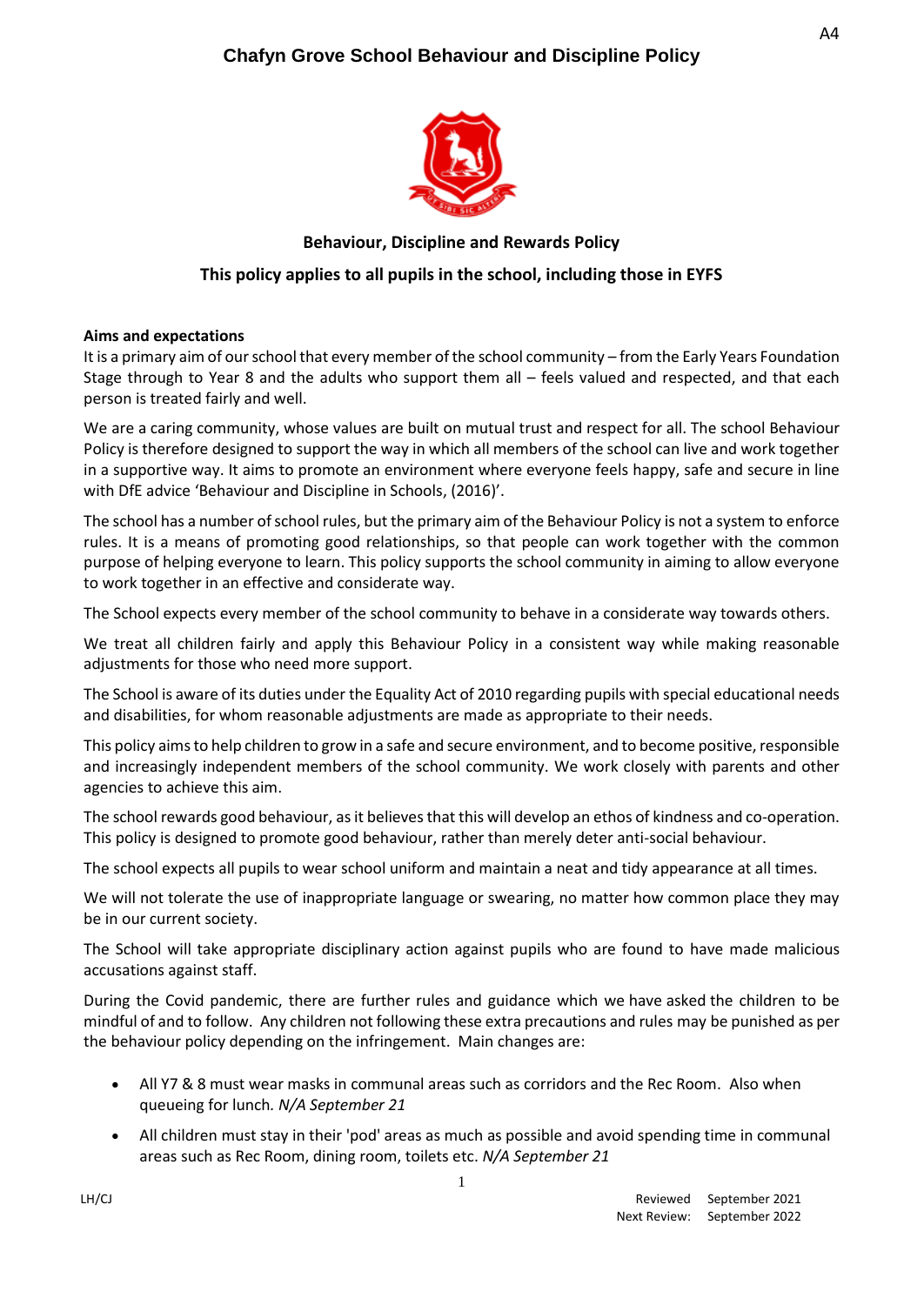• Play areas are specific and children must stick to them.

### **Pre-Prep Nursery to Year 2**

In the Pre-Prep Department our vision is enshrined in our 'Golden Rules' – the moral values that underpin every interaction within the Department. Additionally, in Early Years PSED is a 'prime' area of learning, so it is part of the weekly planning. It is embedded in every aspect of the day and children are assessed against the EYFS learning goals.

#### **GOLDEN RULES**

- 1. We take turns.
- 2. We share with other people.
- 3. We listen carefully.
- 4. We always say 'please' and 'thank you'.
- 5. We help each other and our teachers.
- 6. We always try our best.
- 7. We take care of the things around us.
- 8. We only say and do kind things to people.

From their earliest days at school, children are made aware of these 'Golden Rules'. They learn to relate them to their own school experience, and begin to understand that when they are guided by the Golden Rules they are being 'their best selves.'

### **Golden Time**

'Golden Time' is used in Key Stage One as a vehicle to support children to make choices about their own behaviour, and to encourage them to take responsibility for it. 'Golden Time' is a twenty-minute session of 'special' activities that takes place at a fixed time each week. Children sign up for an activity of their choice, but may forfeit a minute of Golden Time for an incident of bad behaviour during the preceding week. Children will always be given a warning before this sanction is applied – this is crucial, as it places responsibility for the behaviour squarely on the shoulders of the child, whilst supporting them to make the choice to behave appropriately. In Early Years children need immediate feedback; they are rewarded with stickers and prizes to reinforce good behaviour at that time.

### **Class Circle Time**

Circle Time allows children to explore and discuss the Golden Rules and how they relate to their everyday experiences. Whilst many issues are best discussed at the time they arise, there is also a planned programme to ensure that children are introduced to an appropriate range of topics. They are able to revisit areas as they progress through the Early Years Foundation Stage and into Key Stage One.

#### **Assemblies**

Assemblies provide an opportunity for promoting a common ethos and shared values. A weekly 'Golden Assembly' celebrates the achievements of children who have been observed trying to follow the Golden Rules. These children are awarded a sticker, a certificate, a golden leaf and their names are recorded in the 'Golden Book', which is displayed in the two main entrance areas. The children are then invited to place the golden leaf on to the Golden Tree, demonstrating the growing community within the Pre-Prep department. During the whole school assembly, the Pre-Prep children are also acknowledged for their award by the headmaster.

#### **Rewards**

In addition to awarding 'golden minutes' teachers use stickers and charts to motivate and acknowledge positive behaviour.

2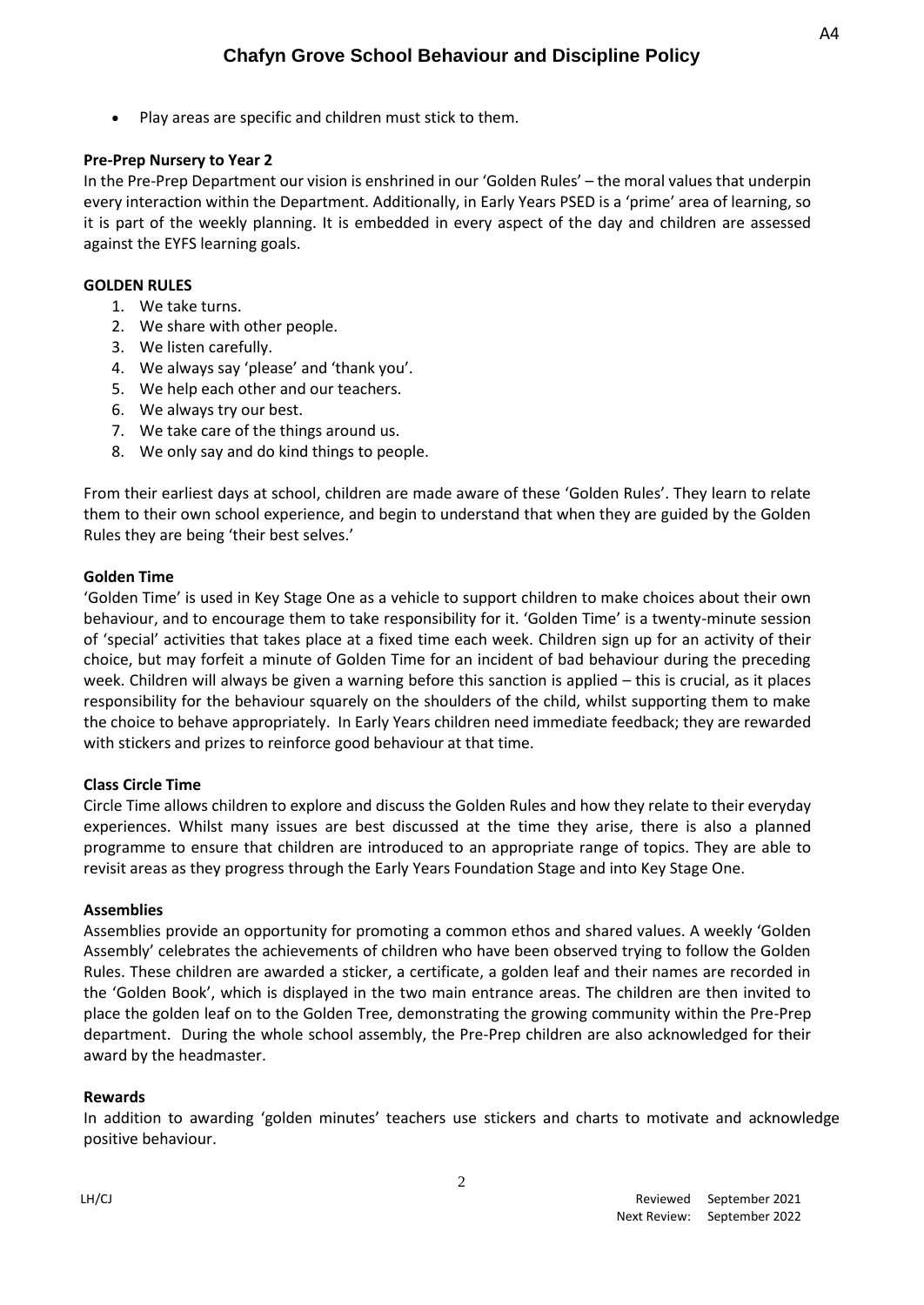As in the Prep school, Merits are also awarded to children in Reception, Yr 1 and Yr 2 classes for positive behaviour, hard work or following the golden rules. Children keep a score of their merits on a class chart, these totals are collected every week and tokens placed in Eights' containers, allowing the children to see which Eight has taken the lead. These merit totals are then added to the Prep school total and announced weekly in the whole school assembly.

## **Sanctions in Pre-Prep**

In Pre-Prep positive reinforcement of how to behave is the key, however if a child is being repeatedly disruptive or unkind to the other children, the staff adhere to the following sanctions:

- 1) Class teacher speaks to the child at an appropriate time.
- 2) Class teacher may use visual aids to help the child understand what she/he has done.
- 3) Class teacher will explain the consequences of the child's actions using pictures if necessary.
- 4) If a child is disrupting a class or activity, they may be withdrawn to a different area and spoken to by another teacher or Head of Pre-Prep. If the child refuses to move, the teacher must ensure another adult is present and may lift the child gently or lead a child away from a situation by the arm or hand.
- 5) With continued negative behaviour, the child will be given an appropriate incentive chart with realistic targets for good behaviour. This chart may also contain consequences of the child's actions if required.
- 6) If a child is repeatedly disrupting a class or activity, discussion between the class teacher and head of Pre-Prep occurs and the child may be withdrawn from similar classes or activities.
- 7) Persistent poor behaviour with little or no resolution, will lead to the Head of Pre-Prep discussing issues with pastoral deputy and headmaster.
- 8) Incidents where the child's behaviour is thought to be harmful to either themselves or others are taken very seriously, and the pastoral deputy and the headmaster are involved immediately. The child may be isolated from the other children in Pre-Prep, until a parent can be contacted and is on the premises.

Poor behaviour is recorded in Schoolbase by the class teacher and then monitored weekly by Head of Pre-Prep. Class teachers will inform parents of more serious incidents and set up a dialogue with the parents either verbally or written, to monitor the child's progress. Head of Pre-Prep will support the class teacher throughout and become involved at the class teacher's request.

## **Classroom Management**

All Pre-Prep staff are responsible for the management of behaviour within the department. In the event that a child repeatedly disrupts lessons or is likely to cause physical harm to others, they will be placed with another class or member of staff until they have regained self-control. There is a continuous dialogue between teachers and parents about children, so the opportunity to discuss behaviour is readily available. Where necessary, parents will be informed of incidents at the end of the day. Where a child suffers from regular behavioural difficulties a more formal process of monitoring, recording and meeting with parents is affected. This is overseen by the Early Years coordinator, and the head of Pre-Prep.

### **Years 3-8**

## **'A Way to Live'**

Our expectations are summed up for the pupils in our 'A way To Live' guide (can be found in pupil planner). This is discussed during tutorials in which we see how they relate to everyday experiences. It may also be reinforced through our chapel services, assemblies, Mini Eights sessions and PSHE sessions.

- 1. Treat others the way you would like to be treated;
- 2. Work to be your best self be positive;
- 3. Forgive others;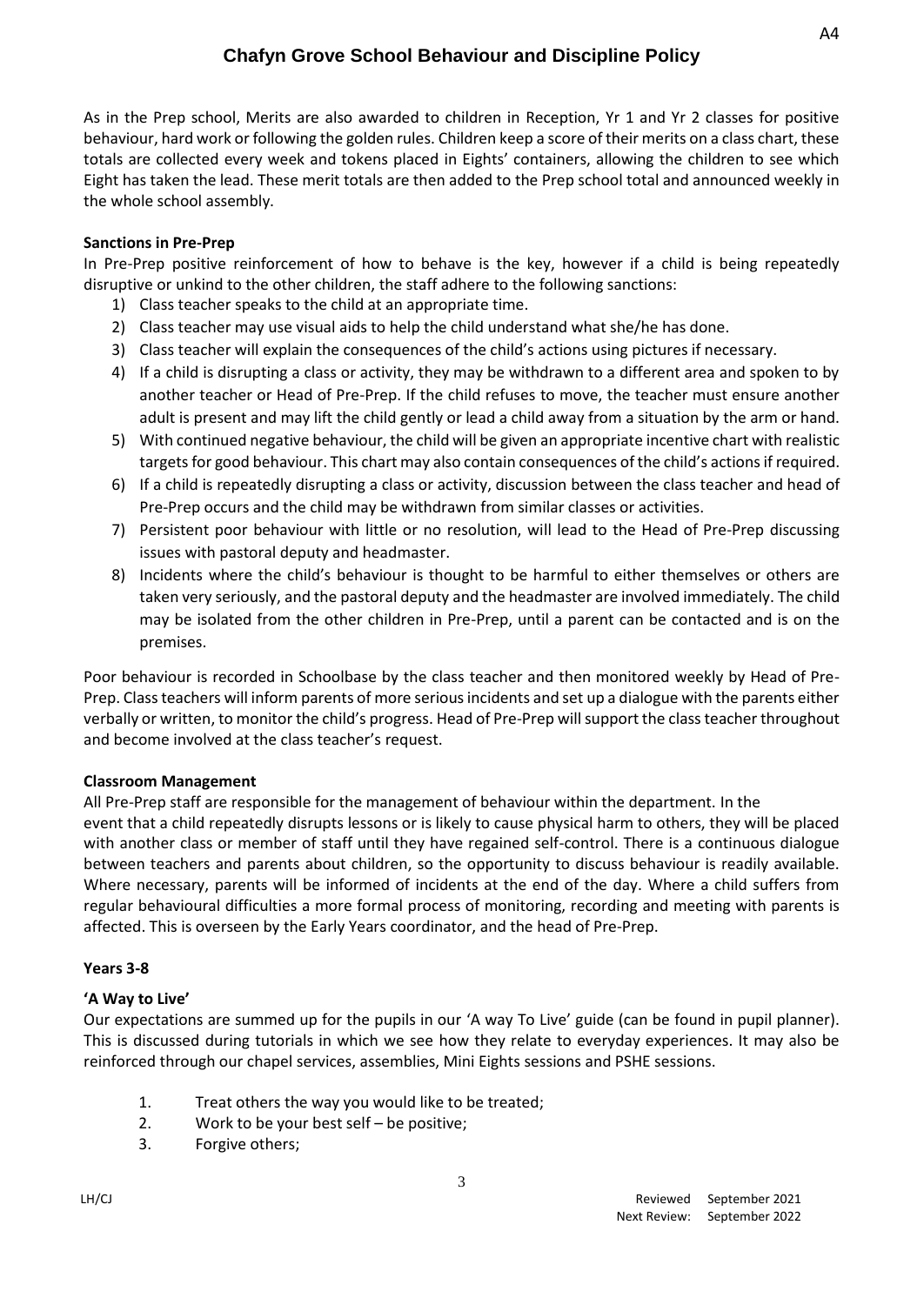- 4. Be a peacekeeper;
- 5. Be truthful and honest, but don't criticise;
- 6. Be modest don't boast;
- 7. Be patient, kind and caring;
- 8. Be helpful, polite and well mannered;
- 9. Respect property yours, others and your surroundings;
- 10. Take pride in your appearance and that of your surroundings.

#### Rewards and punishments

We praise and reward children for good behaviour in a variety of ways:

- Teachers congratulate children.
- Teachers give children Stars for good work within the curriculum. This should be for one
- particularly good piece of work for that pupil or consistently good effort over a period.
- Merits are awarded for particularly helpful behaviour or acts of particular kindness. 'Good
- citizenship'.
- Pupils receive a certificate in the school assembly for gaining 20 Stars or 10 Merits and a book token if they gain 40 stars in a term.
- Pupils receive a Merit pencil if they gain 2 merits in one week.
- 1 pupil per class in Y3 is awarded the 'Star of the Week' each week to recognise good work or behaviour.
- Y3 8 have a 'Pastoral' assembly roughly once every 3 weeks, where children are awarded Lady or

Gentleman of the Month (not in Y7 & 8). Achievements are celebrated, and children given an opportunity to celebrate each other's successes.

- Y7 support Y8 with Eights Leaders duties done when Y8 are away. Y7 are encouraged to make use of the Chafyn Champs system.
- Y8 become Eights leaders from January in Y8. Pupils who have consistently shown that they can follow 'A way To Live' (above) will be voted to become a Year 8 leader.

#### **Stars**

- Related to work done in academic timetable, ie. classroom/prep/PE, etc.
- To be applied consistently within the school and within each department and consistency to be checked by HODs and by the SMT.
- Criteria to be established both within the school and within each department.
- Certificate for 20 stars in a term or for 40 stars (which also gains them a £5 book token).
- Outstanding pieces of work to be awarded Headmaster's Commendation. This work is to be shown to Headmaster at morning break and 3 stars are awarded.
- Children to be informed that they have been awarded a star either verbally or on their piece of work.

### **System**

- Member of staff informs pupil that they have gained a star.
- Member of staff records the information in SchoolBase.
- Pupils should record their stars in their planners or on the wall of their form room.
- Heads of year and deputy head (academic) will review the number of stars being given to ensure fairness across the classes.

### **Merits and Demerits**

- Relate to behaviour.
- To be applied consistently within the school by all members of staff.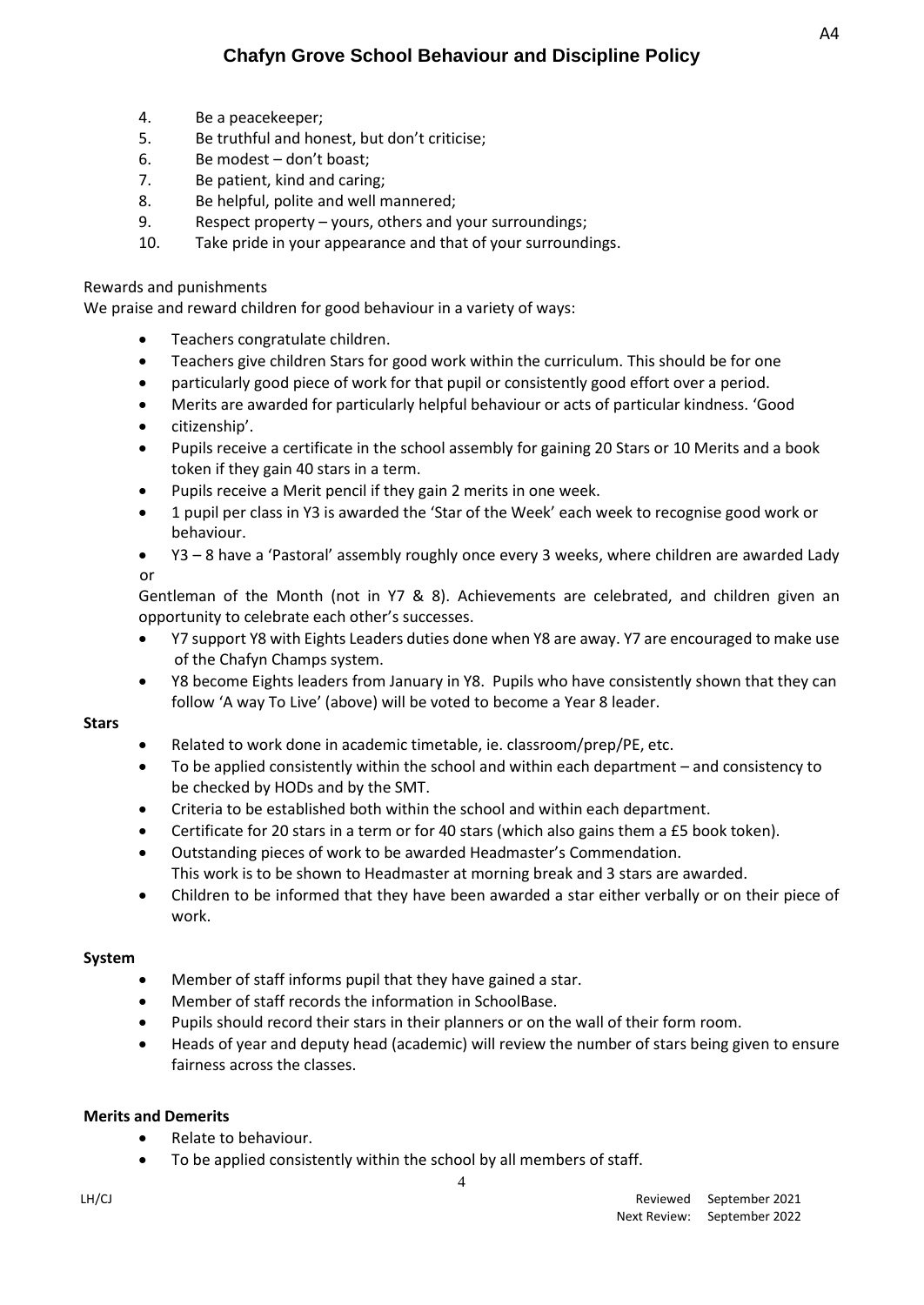- Merits to be given for acts of kindness or helpfulness and recorded on SchoolBase with reason given. Tutors and Pastoral Deputy to review regularly.
- Pupils to record their merits in their planners.
- Tutor to follow up with praise and comment.
- **Two merits in a week read out in Friday Assembly, with a reward from the Pastoral Deputy (A**  • **Merit Pencil).**
- 'Common sense' law applies but warnings should be given before giving a Demerit.
- When Demerits are given, the age of the child is taken into account.

### **Possible reasons for a demerit**

| Inappropriate use of computer/printer/ICT Room/electronic devices |
|-------------------------------------------------------------------|
| Inappropriate behaviour in Prep (not academically related)        |
| Behaving badly in Library/ICT Room/Dining Room, etc.              |
| Talking in Chapel/Assembly                                        |
| Bad manners at lunchtime                                          |
| Wearing the wrong uniform/nail varnish/jewellery/hair not tied up |
| Being out of bounds in breaktimes/lunchtimes                      |
| Repeatedly wearing the wrong shoes/kit on the fields              |
| Bringing food from home                                           |
| Running through the corridors                                     |
| Pinching lots of biscuits at break                                |
| Late to Afternoon Registration (without a good reason)            |
| Missing a Music lesson repeatedly (Y5-8)                          |
| Being noisy whilst waiting to go in for a lesson                  |

## *This list is NOT exhaustive. Please use your professional discernment as appropriate.*

- Demerits to be entered in SchoolBase. Tutor, heads of year and pastoral deputy to review regularly.
- Tutor follows up with comment.
- Two Demerits in one week this will be reviewed and can lead to a detention run by the pastoral deputy, who will speak to the child in all circumstances. Their name may be added to the list for discussion at the weekly pastoral meeting.
- Ten merits in a term to be rewarded with a certificate.

### **Golden Time**

In Year 3 children are given twenty minutes of Golden Time once a week. They can lose minutes for inattention, poor behaviour or for being 'off task'. This is monitored by the tutor with intervention by pastoral deputy when necessary.

The School acknowledges all the efforts and achievements of children, both in and out of school, where possible, for example by mentioning them in Assembly.

### **Our Expectations**

We expect children to listen carefully to instructions in lessons. If they do not do so, we ask them either to move to a place nearer the teacher, or to sit on their own.

We expect children to try their best in all activities. If they do not do so, we may ask them to redo a task. For example, if written class work or Prep is not of an acceptable standard for that pupil or does not meet the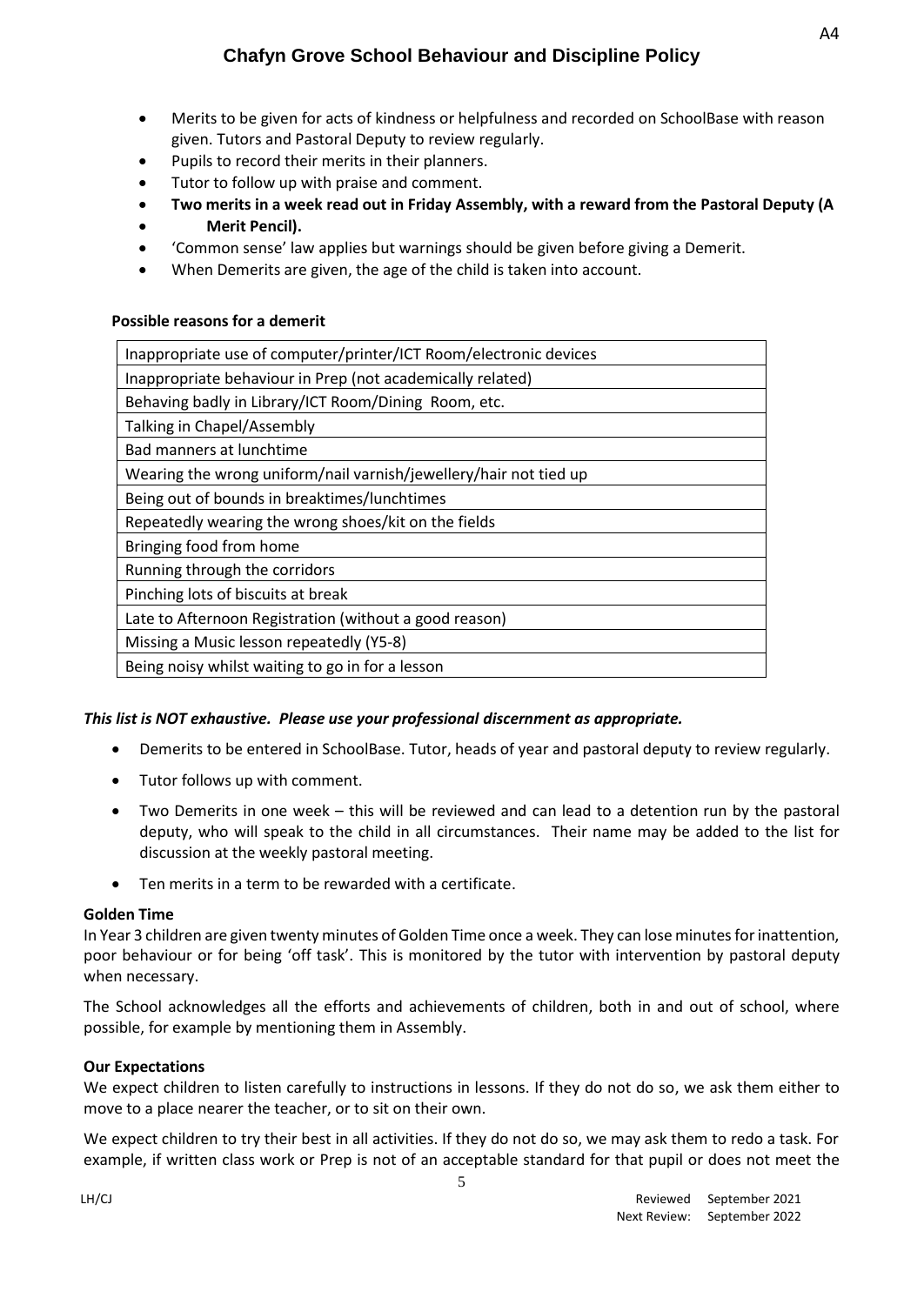requirements of the School's presentation policy, the pupil may be asked to rewrite the work either at a lunchtime detention or in a given period of days in their own time.

If a pupil is behaving in an unacceptable manner during break or lunchtime, they may be sent to wait in the area outside the Staff Common Room in order to 'cool off' and to enable a member of staff to talk to them quietly.

The safety of the children is paramount in all situations. If a child's behaviour endangers the safety of others, the class teacher stops the activity and prevents the child from taking part for the rest of that session.

The Class Teacher discusses the school rules with each class. The school rules are also printed in the Pupil Handbook and the Parent Handbook. In this way, every child in the school knows the standard of behaviour that we expect in our school.

We work to instill an atmosphere of mutual trust. However, occasionally we may ask a child (with another member of staff present) to show us the contents of their drawers, bags or lockers, if we have reason to believe that they contain items belonging to somebody else, or which are not allowed in school. If we have reason to believe that there are prohibited items in the possession of a child – whether drugs, alcohol, fireworks, stolen items or anything that might cause harm to themselves or to other children – we reserve the right to search without the child's permission (in line with Gov UK advice).

The School does not tolerate bullying of any kind. If we discover that an act of bullying or intimidation has taken place, we act immediately to stop any further occurrences of such behaviour, and it may be treated as a safeguarding issue (See safeguarding policy). Whilst it is very difficult to eradicate bullying, we do everything in our power to ensure that all children attend school free from fear. Children at Chafyn are taught that bullying:

- Goes on for a while, or happens regularly.
- Is deliberate. The person (or persons) want to hurt, humiliate or harm.
- Involves someone (or some people) who are stronger in some way than the person being bullied.

They will learn that bullying is not:

- A one-off fight or argument.
- A friend sometimes being unkind.
- An argument with a friend.

### (See Bullying Policy.)

All members of staff are aware of the regulations regarding the use of force by teachers, as set out in DfE Circular 10/98, relating to section 550A of the Education Act 1996: *The Use of Force to Control or Restrain Pupils.* Teachers in our school do not hit, push or slap children. Staff only intervene physically to restrain children in order to prevent injury to another child or indeed to prevent a child from hurting him or herself. The actions that we take are in line with government guidelines on the restraint of children.

### **There is no corporal punishment at Chafyn Grove School nor is any threat of physical punishment used.**

### **The Role of the Teacher**

It is the responsibility of the teacher to ensure that the school rules are enforced in their class, and that their class behaves in a responsible manner at all times.

The teachers in our school have high expectations of the children in terms of behaviour, and they strive to ensure that all children work to the best of their ability.

The teacher treats each child fairly and enforces the school rules consistently. The teacher treats all children in their class with respect and understanding.

A4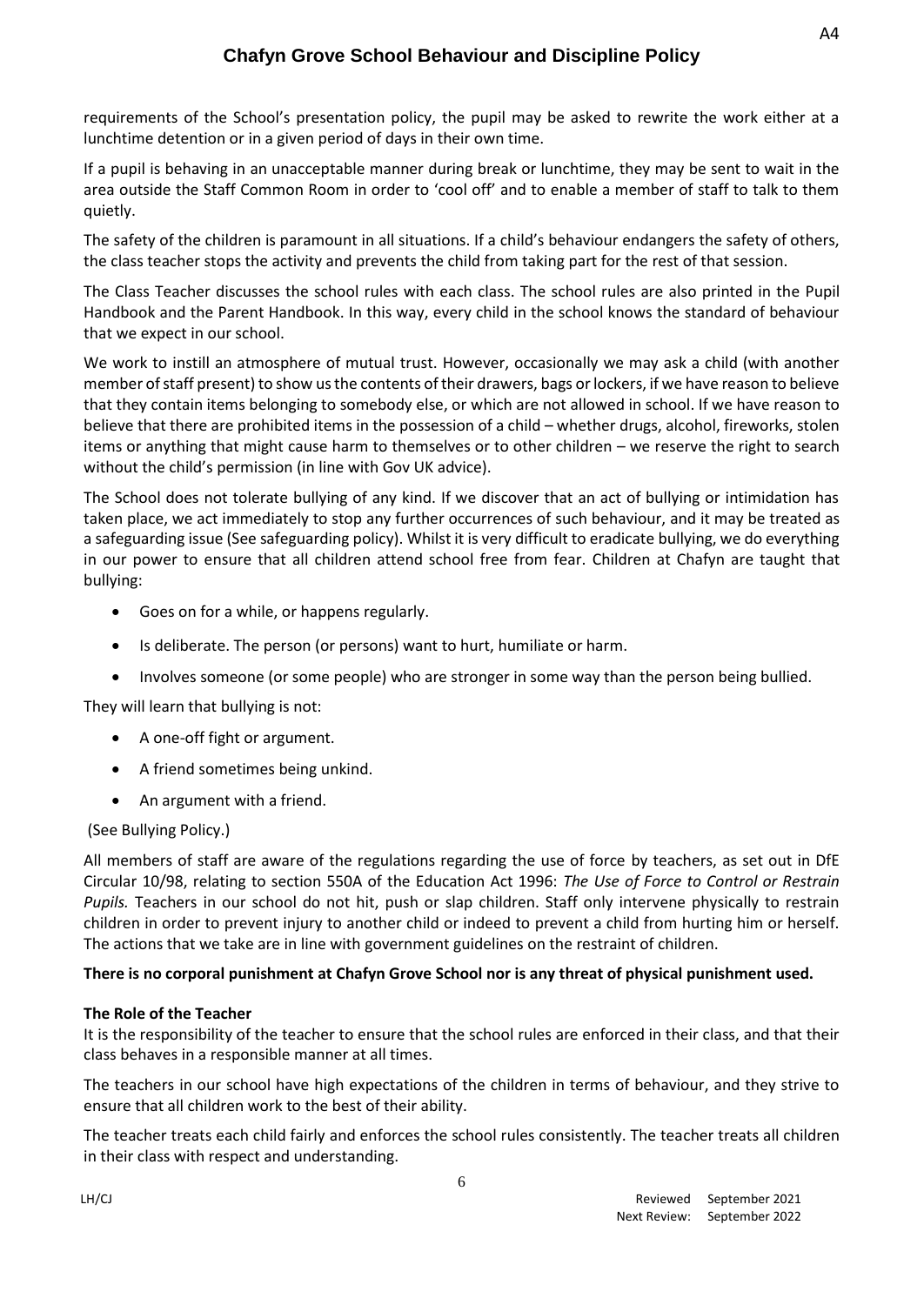If a child misbehaves in class, the teacher deals with incidents him/herself in the normal manner. Positive reinforcement, helping to understand what is going wrong, checking that the work set is accessible should all be employed by the teacher before a sanction is used. However, if misbehaviour continues, the teacher should follow the Classroom Management Protocol. The matter may be raised in Staff Briefing, Pastoral Group meeting or referred to the Headmaster if it is seen as either an ongoing or part of a larger problem. The teacher reports to parents about the progress of each child in their class. The teacher may also contact a parent if there are concerns about the behaviour or welfare of a child.

# **Chafyn Grove School Classroom Management Protocol Years 3 and 4**

- 1. 1<sup>st</sup> warning.
- 2. Minutes off Golden Time.
- 3. Record in SchoolBase + email tutor + Head of Y3,4,5
- 4. Child spoken to by Head of Y3,4,5 or info passed to pastoral deputy

## **Chafyn Grove School Classroom Management Protocol Years 5-8**

This protocol is to be followed by all teachers.

- 1.  $1<sup>st</sup>$  warning.
- 2. Punishment as decided by the class teacher (see examples below)
- 3. No improvement = sent to the Front Office.
- 4. Office contacts senior member of staff.

## **Explanation**

1. 1  $1<sup>st</sup>$  warning- be clear about what is going wrong and how to fix it.

Examples of punishment if the warning is not adhered to:

- Loss of break ( $1<sup>st</sup>$  break or lunchtime) for extra/finishing work.
- Demerit.
- Stand outside staffroom at break/lunchtime.
- Stay behind to speak to teacher at end of lesson (not to infringe on other lessons though).
- Send out of classroom to wait to be spoken to (teacher can set the other children to work and go outside to talk to child).
- Seeing head of year or Pastoral Deputy at break/lunchtime.
- At the warning stages the teacher should explain what the pupil is doing wrong and the effect this is having on their own performance and that of the rest of the class.
- Also stress positives of what the pupil is capable of.
- The class teacher must bear in mind that most pupils tend to misbehave when they are finding work too difficult and, if they are well-supported and work is differentiated, they may well behave better.

If a punishment is given, a note must made on SchoolBase of a Send Out/demerit/punishment. The tutor/pastoral deputy should be made aware of the Schoolbase entry.

## **The role of the Headmaster**

It is the responsibility of the headmaster, under the School Standards and Framework Act 1998, to implement the school behaviour policy consistently throughout the school. It is also the responsibility of the headmaster to ensure the health, safety and welfare of all children in the school.

The headmaster supports the staff by implementing the policy, by setting the standards of behaviour, and by supporting staff in the implementation of the policy.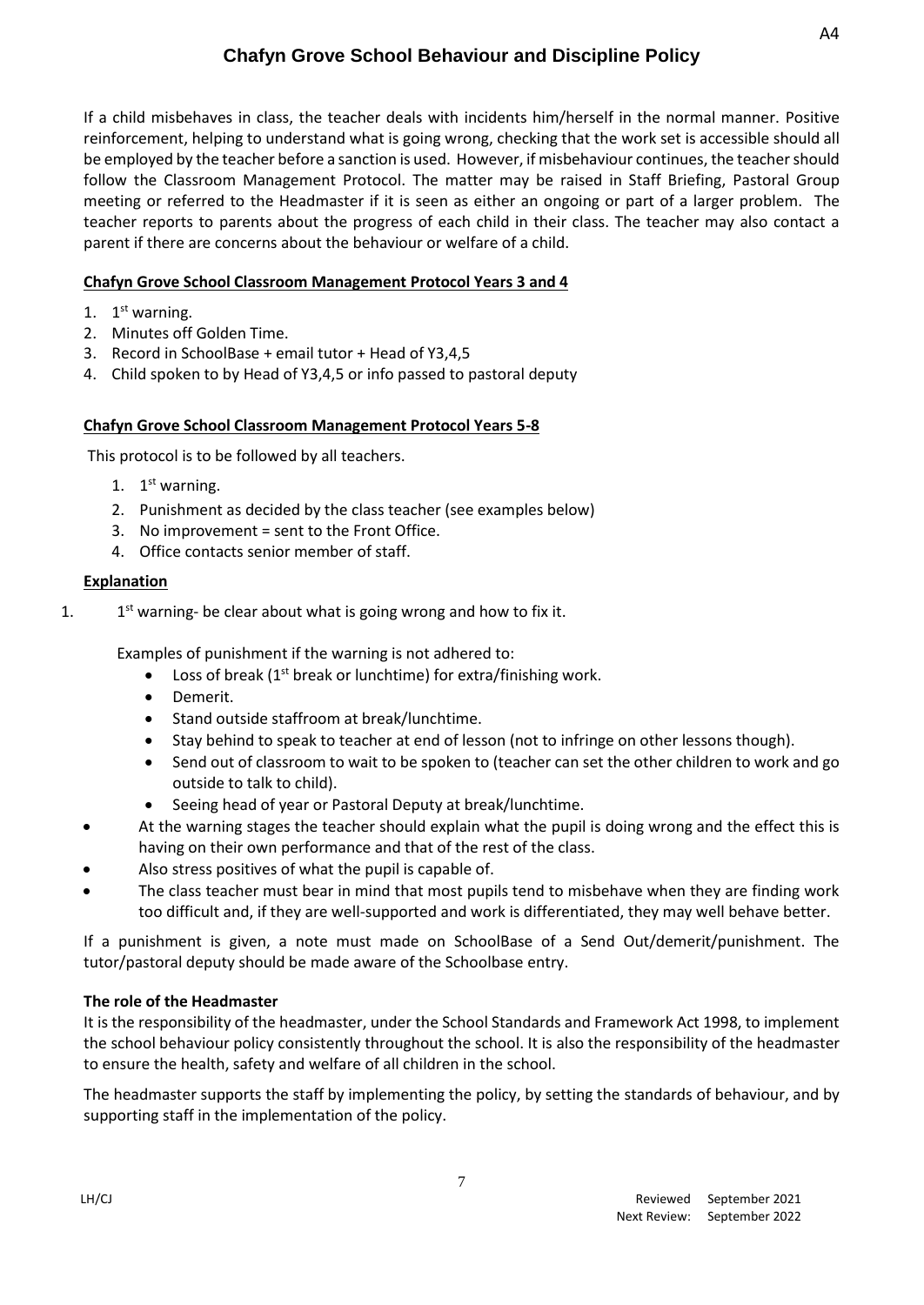The headmaster has the responsibility for giving fixed-term suspensions to individual children for serious acts of misbehaviour, such as stealing. For repeated or very serious acts of anti-social behaviour, the Headmaster may permanently exclude a child.

### **The role of parents**

The school works collaboratively with parents, so children receive consistent messages about how to behave at home and at school.

We explain the school rules in the Parent Handbook and the Pupil Handbook, and we expect parents to read these and support them.

We try to build a supportive dialogue between the home and the school, and we inform parents immediately if we have concerns about their child's welfare or behaviour.

If the school has to use reasonable sanctions to punish a child, parents should support the actions of the school. If parents have any concern about the way that their child has been treated, they should initially contact the class teacher. If the concern remains, they should contact the Head of Year or Pastoral deputy head. If these discussions cannot resolve the problem, they can speak to the Headmaster. If they are still not satisfied, a formal grievance or appeal process can be implemented. (See Grievance Procedure on the school website or ask the office for a copy).

### **Boarders**

Boarding is an integral part of Chafyn Grove, and the link between the day and boarding staff is crucial to ensure our boarders have the same opportunities and care as they would as a day child. Boarding staff and day staff are kept well informed of any concerns about boarders through the twice weekly briefings, and the head of boarding attends the weekly pastoral meeting. Boarders are not subject to day sanctions – the boarding staff use their own systems once the child is back in the boarding house after school. (See Boarding Policy). Punishments such as demerits are not automatically sent to boarding staff (as they would not be sent to parents), but issues with prep or any other academic concerns would be routed to the houseparents as well as the parents.

#### **Fixed-term and permanent exclusions**

Only the headmaster (or the Acting Headmaster) has the power to exclude a pupil from school. The headmaster may exclude a pupil for one or more fixed periods, for up to 45 days in any one school year. The headmaster may also exclude a pupil permanently. It is also possible for the Headmaster to convert a fixedterm exclusion into a permanent exclusion, if the circumstances warrant this.

If the headmaster excludes a pupil, he informs the parents immediately, giving reasons for the exclusion. At the same time, the headmaster makes it clear to the parents that they can, if they wish, appeal against the decision to the governing body. The school informs the parents how to make any such appeal.

The governing body itself cannot either exclude a pupil or extend the exclusion period made by the headmaster.

When an appeals panel meets to consider exclusion, they consider the circumstances in which the pupil was excluded, consider any representation by parents, and consider whether the pupil should be reinstated.

If the governors' appeals panel decides that a pupil should be reinstated, the headmaster must comply with this ruling.

#### **The Disciplinary Scale**

The following scale details the steps which will be taken should a pupil persist with unacceptable behaviour. There follows some examples of where single incidents of a more serious nature might enter the Scale. Humiliating or degrading punishments will not be used.